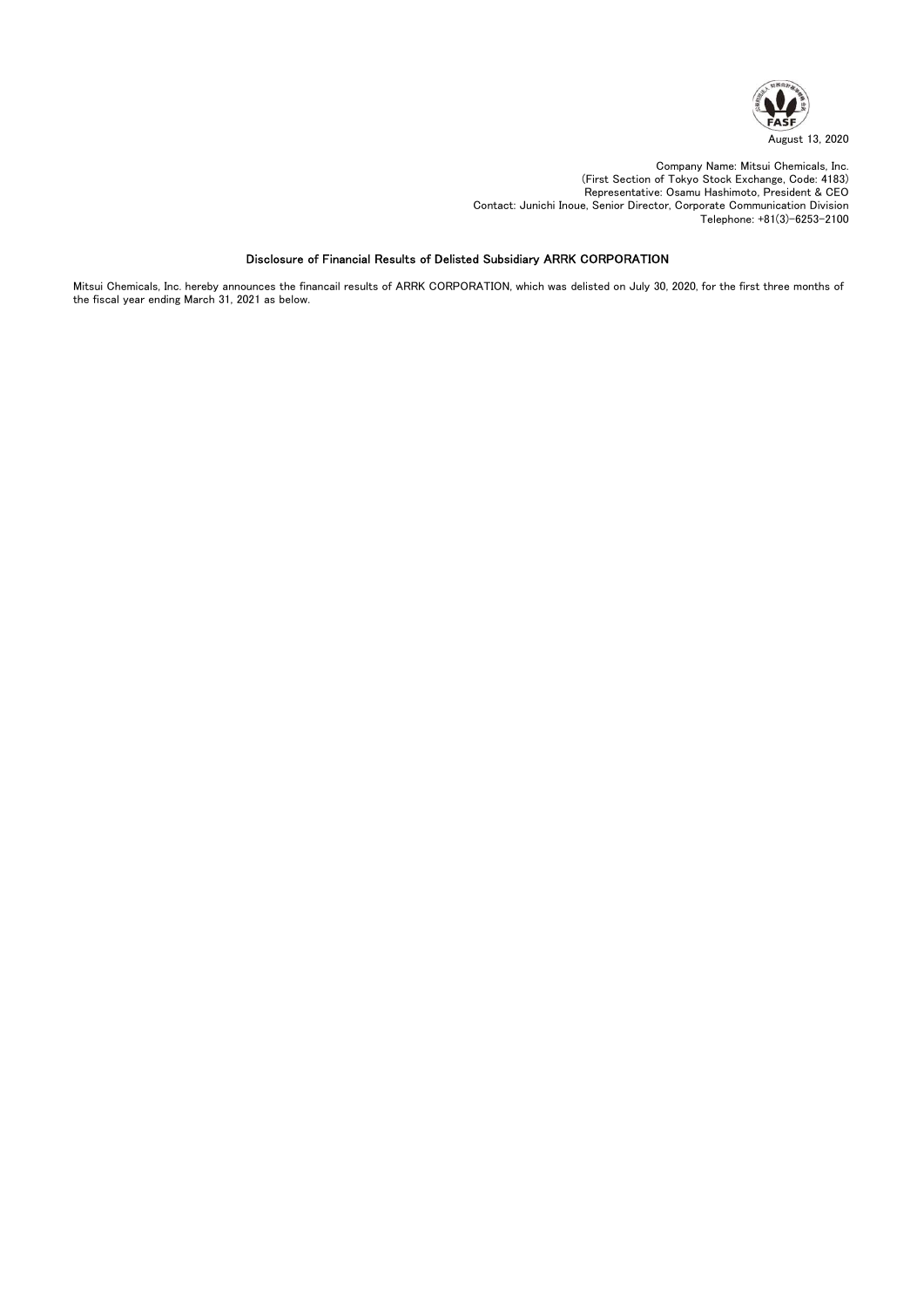

#### **SUMMARY OF CONSOLIDATED FINANCIAL RESULTS For the Three Months Ended June 30, 2020**

August 13, 2020

| Name of company                              | : ARRK Corporation        |                                 |                                                          |
|----------------------------------------------|---------------------------|---------------------------------|----------------------------------------------------------|
| URL                                          | : https://www.arrk.co.jp/ |                                 |                                                          |
| Representative                               | : Atsushi Komoriya,       | President & CEO                 |                                                          |
| Contact                                      | : Toshihiro Ohmura,       | Executive Officer/Head of Admin | (TEL) +81-6-6260-1040                                    |
| Scheduled date of quarterly report filing    |                           |                                 | Scheduled date for commencement of dividend payment: $-$ |
| Supplementary materials on financial results |                           | : No                            |                                                          |
| Presentation on financial results            |                           | : No                            |                                                          |

(Notes) Figures are rounded-down to the nearest millions of yen 1. Consolidated Financial Results for the Three Months Ended June 30, 2020 (April 1, 2020 to June 30, 2020)

#### (1) Consolidated Operating Results

(Notes) Percentage Figures Shown Year-on-year Changes

|                                      | Net Sales<br>Operating Income |        |                 | Ordinary Income |                 | Profit Attributable to<br>Owners of Parent |                 |                                           |
|--------------------------------------|-------------------------------|--------|-----------------|-----------------|-----------------|--------------------------------------------|-----------------|-------------------------------------------|
|                                      | millions of yen               |        | millions of yen | $\frac{0}{0}$   | millions of yen | $\%$                                       | millions of yen | $\%$                                      |
| 1Q Ended June 30, 2020               | 8.560                         | (21.6) | (1,138)         |                 | (1.252)         |                                            | (1, 438)        | $\overline{\phantom{0}}$                  |
| 1Q Ended June 30, 2019<br>$\sqrt{2}$ | 10.920                        | (0.9)  | (73)            | $\qquad \qquad$ | (73)            |                                            | (333)           | $\qquad \qquad \overline{\qquad \qquad }$ |

(Note) Comprehensive Income;

1Q Ended June 30, 2020:  $(2,084)$  million yen  $(-\%)$ <br>1Q Ended June 30, 2019:  $(246)$  million yen  $(-\%)$  $1\ddot{Q}$  Ended June  $30$ ,  $2019$ :

|                        |                    | Diluted Earnings |
|------------------------|--------------------|------------------|
|                        | Earnings Per Share | Per Share        |
|                        | yen                | yen              |
| 1Q Ended June 30, 2020 | (3.56)             |                  |
| 1Q Ended June 30, 2019 | (0.83)             |                  |

(Note) Diluted earnings per share is not presented, due to the fact there are no dilutive shares.

#### (2) Consolidated Financial Position

|                                                            |                 |                 | (Notes) Percentage Figures Shown Year on year Changes |                      |  |
|------------------------------------------------------------|-----------------|-----------------|-------------------------------------------------------|----------------------|--|
|                                                            | Total Assets    | Net Assets      | Equity Ratio                                          | Net Assets Per Share |  |
|                                                            | millions of yen | millions of yen | $\frac{0}{0}$                                         | yen                  |  |
| As of June 30, 2020                                        | 49.334          | 29,440          | 59.7                                                  | 72.94                |  |
| As of March 31, 2020                                       | 53.229          | 31.524          | 59.2                                                  | 78.10                |  |
| (Reference) Net Assets Excluding Non-controlling Interest, |                 |                 |                                                       |                      |  |

(Reference) Net Assets Excluding Non-controlling Interest; As of June 30, 2020: 29,440 million yen

As of March 31, 2020: 31,524 million yen

#### 2. Dividends

|                            | Dividend Per Share              |           |                          |          |        |
|----------------------------|---------------------------------|-----------|--------------------------|----------|--------|
|                            | End of 10                       | End of 2Q | End of 3Q                | Year-end | Annual |
|                            | yen                             | yen       | yen                      | yen      | yen    |
| Year Ended March 31, 2019  | $\hspace{0.1mm}-\hspace{0.1mm}$ | 0.00      | $\overline{\phantom{0}}$ | 0.00     | 0.00   |
| Year Ending March 31, 2020 |                                 |           |                          |          |        |

3. Forecast of Consolidated Operating Results for the Year Ending March 31, 2021

ARRK decided at the meeting of the Board of Directors held on May 14, 2020 to conduct a share exchange in which ARRK would become the wholly-owned subsidiary of Mitsui Chemicals (effective date of August 1, 2020). This share exchange was approved by a resolution of its shareholders meeting held on June 26, 2020. Accordingly, ARRK does not disclose the forecast of consolidated operating results and dividends forecast for the year ending March 31, 2021 since the common shares of ARRK have been delisted from the first section of Tokyo Stock Exchange Inc. on July 30, 2020.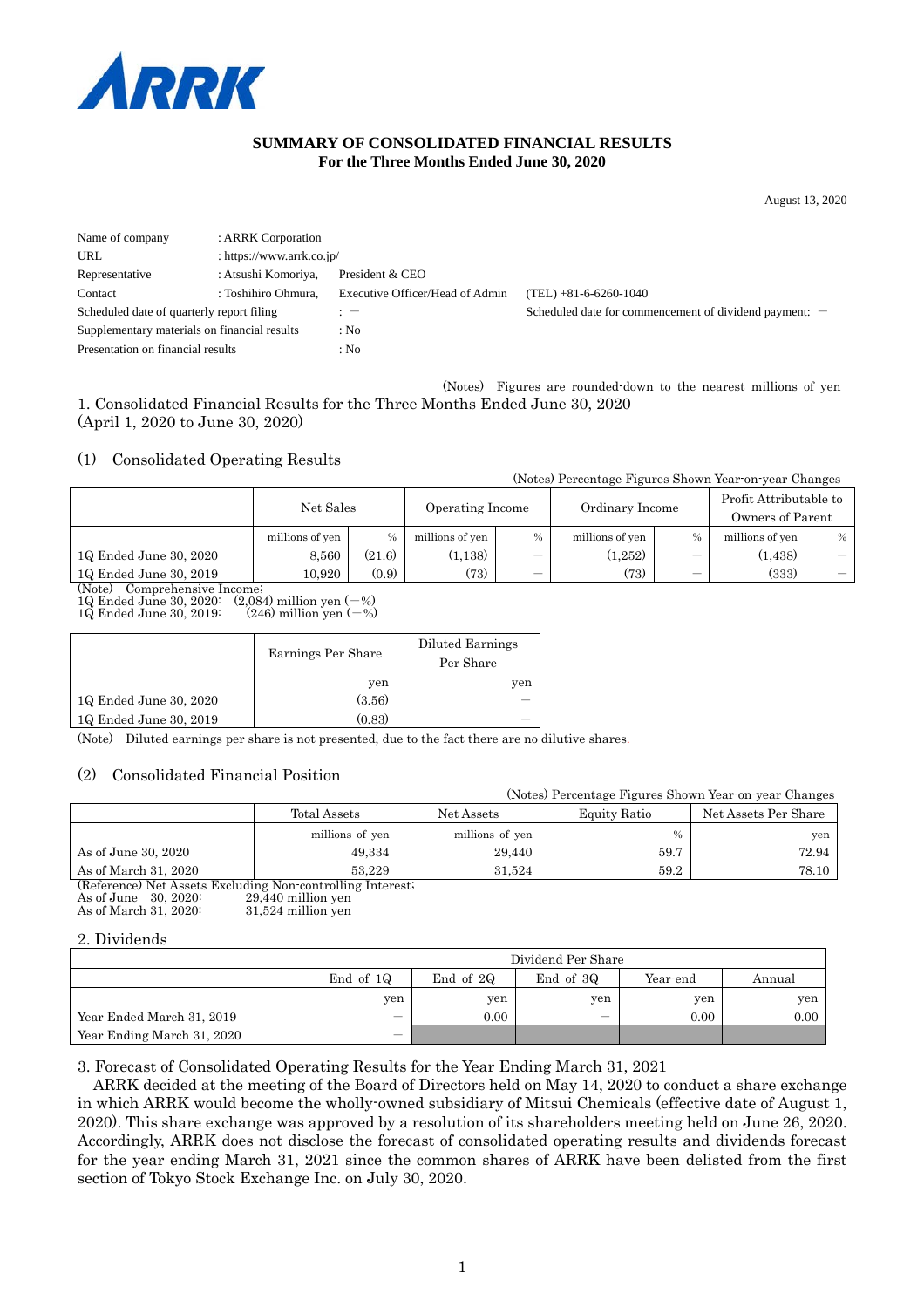#### 4. Number of Shares Outstanding

| As of June 30, 2020:      | 409,770,388 | As of March 31, 2020:                       | 409,770,388                                 |
|---------------------------|-------------|---------------------------------------------|---------------------------------------------|
| Number of Treasury Shares |             |                                             |                                             |
| As of June 30, 2020:      | 6.154.967   | As of March 31, 2020:                       | 6,154,967                                   |
|                           |             |                                             |                                             |
| As of June 30, 2020:      | 403.615.421 | As of June 30, 2019:                        | 403,424,521                                 |
|                           |             | Average Number of Issued Shares Outstanding | (1) Issued Shares Including Treasury Shares |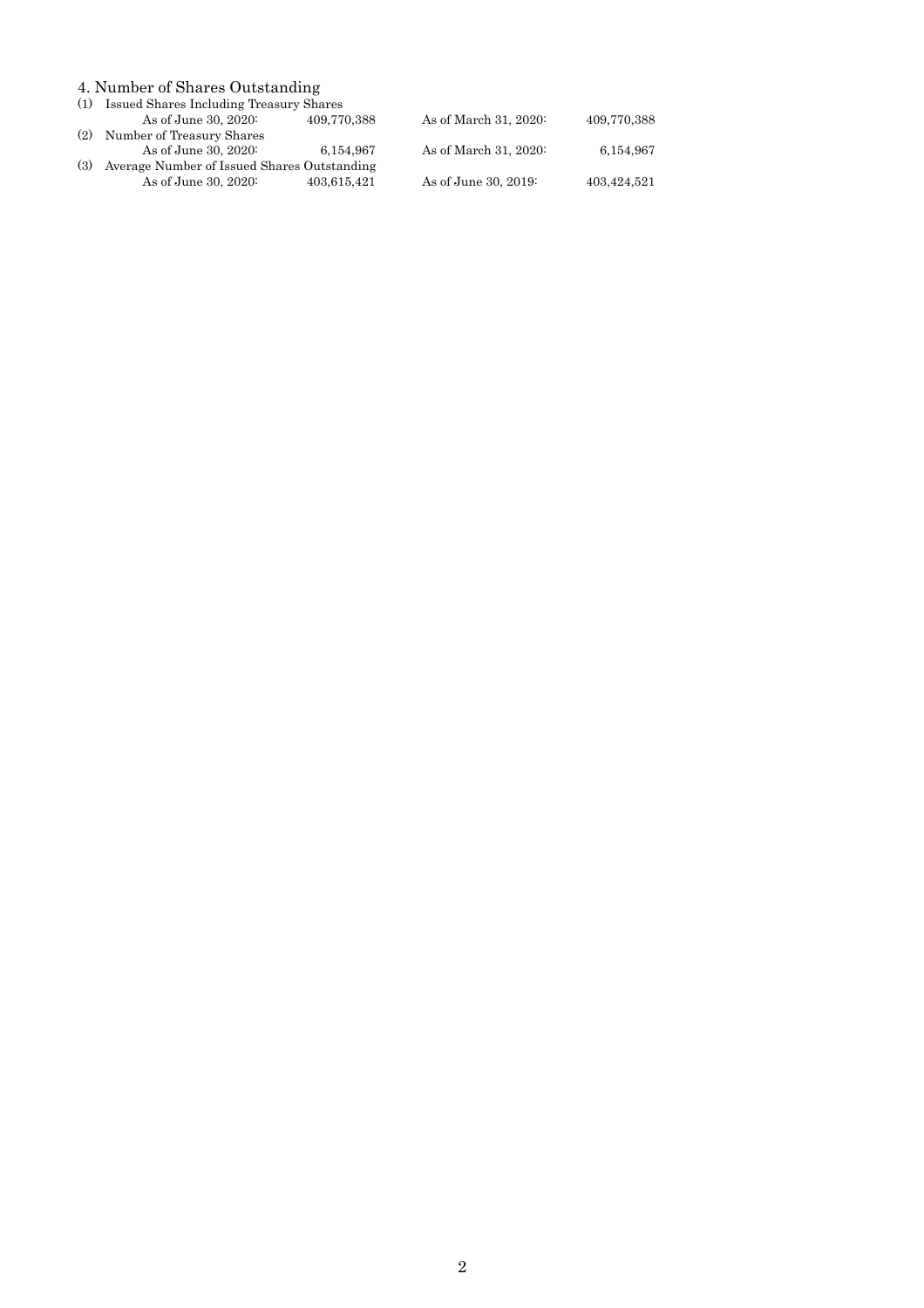### 5. Consolidated Balance Sheets

|                                           | As of March 31, 2020 | As of June 30, 2020 |
|-------------------------------------------|----------------------|---------------------|
| Assets                                    |                      |                     |
| Current assets                            |                      |                     |
| Cash and deposits                         | 15,824               | 15.563              |
| Notes and accounts receivable - trade     | 13,252               | 10,425              |
| Electronically recorded monetary claims - |                      |                     |
| operating                                 | 1,074                | 893                 |
| Merchandise and finished goods            | 361                  | 415                 |
| Work in process                           | 1,678                | 1,461               |
| Raw materials and supplies                | 849                  | 797                 |
| Other                                     | 1,181                | 1,571               |
| Allowance for doubtful accounts           | (196)                | (216)               |
| Total current assets                      | 34,026               | 30,912              |
| Non-current assets                        |                      |                     |
| Property, plant and equipment             |                      |                     |
| Buildings and structures                  | 14,752               | 14,531              |
| Accumulated depreciation                  | (5,816)              | (5.942)             |
| Buildings and structures, net             | 8,935                | 8.588               |
| Machinery, equipment and vehicles         | 12,755               | 12,385              |
| Accumulated depreciation                  | (8,350)              | (8.271)             |
| Machinery, equipment and vehicles, net    | 4,405                | 4,113               |
| Tools, furniture and fixtures             | 4,472                | 4,450               |
| Accumulated depreciation                  | (3,272)              | (3,280)             |
| Tools, furniture and fixtures, net        | 1,200                | 1,169               |
| Land                                      | 2,614                | 2,561               |
| Construction in progress                  | 77                   | 66                  |
| Total property, plant and equipment       | 17,233               | 16,500              |
| Intangible assets                         |                      |                     |
| Goodwill                                  | 603                  | 571                 |
| Other                                     | 431                  | 394                 |
| Total intangible assets                   | 1,034                | 966                 |
| Investments and other assets              |                      |                     |
| Investment securities                     | 123                  | 119                 |
| Deferred tax assets                       | 279                  | 318                 |
| Other                                     | 491                  | 479                 |
| Allowance for doubtful accounts           | (8)                  | (8)                 |
| Total investments and other assets        | 885                  | 908                 |
| Total non-current assets                  | 19,153               | 18,375              |
| Deferred assets                           |                      |                     |
| Bond issuance costs                       | 49                   | 46                  |
| Total deferred assets                     | 49                   | 46                  |
| Total assets                              | 53,229               | 49,334              |

(Millions of yen)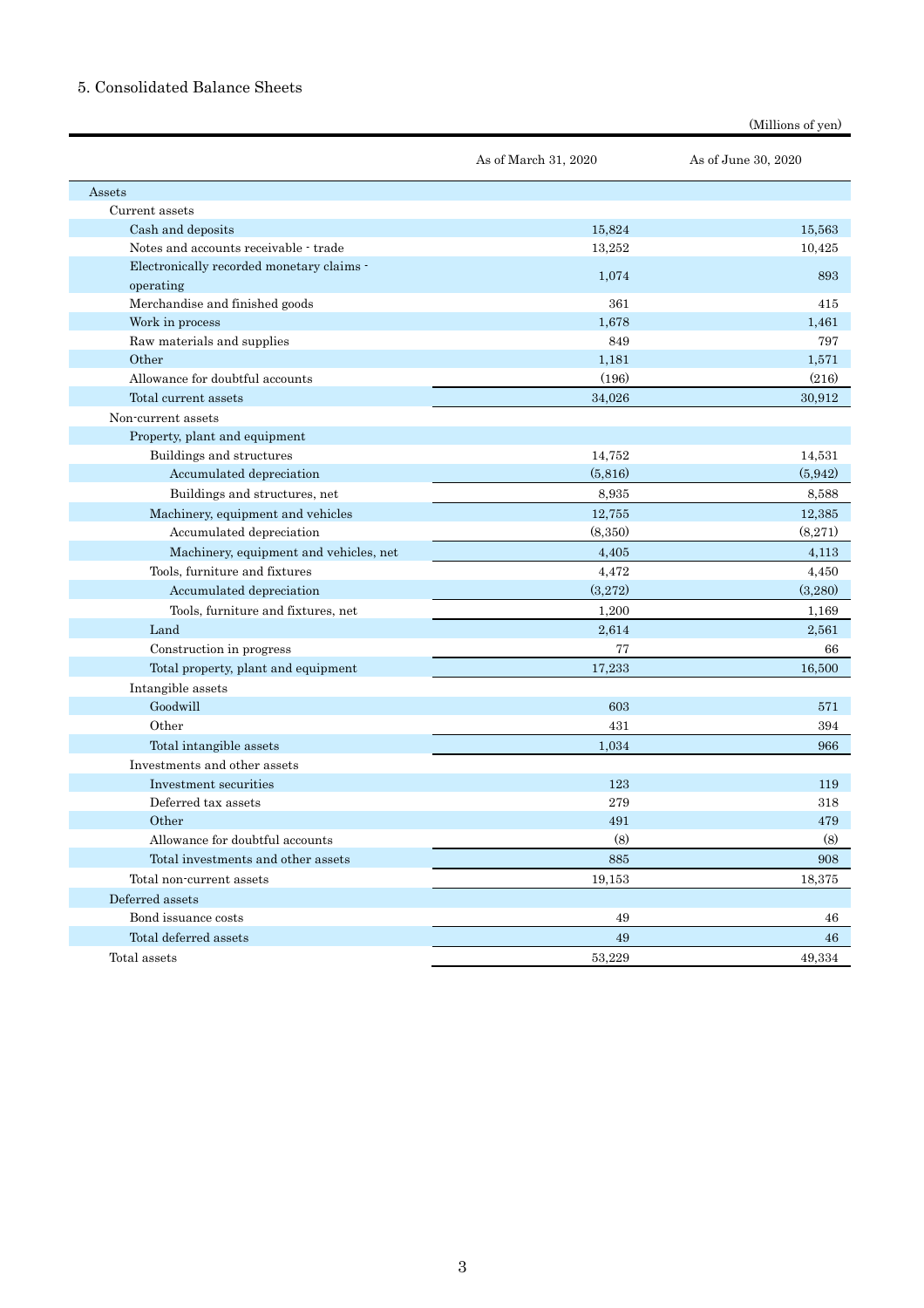(Millions of yen)

|                                                       | As of March 31, 2020 | As of June 30, 2020 |
|-------------------------------------------------------|----------------------|---------------------|
| Liabilities                                           |                      |                     |
| Current liabilities                                   |                      |                     |
| Notes and accounts payable - trade                    | 3,148                | 2,139               |
| Electronically recorded obligations operating         | 68                   | 39                  |
| Short-term borrowings                                 | 1,258                | 1,452               |
| Current portion of bonds payable                      | 284                  | 284                 |
| Current portion of long-term borrowings               | 645                  | 616                 |
| Lease obligations                                     | 954                  | 894                 |
| Accounts payable - other                              | 1,060                | 889                 |
| Income taxes payable                                  | 206                  | 32                  |
| Accrued expenses                                      | 1,004                | 922                 |
| Advances received                                     | 2,729                | 2,579               |
| Provision for bonuses                                 | 846                  | 441                 |
| Other provisions                                      | 256                  | 281                 |
| Other                                                 | 1,334                | 1,636               |
| Total current liabilities                             | 13,797               | 12,208              |
| Non-current liabilities                               |                      |                     |
| Bonds payable                                         | 864                  | 864                 |
| Long term borrowings                                  | 1,925                | 1,776               |
| Lease obligations                                     | 3,932                | 3,810               |
| Deferred tax liabilities                              | 270                  | 367                 |
| Deferred tax liabilities for land revaluation         | 12                   | 12                  |
| Provision for share-based remuneration                | 30                   | 24                  |
| Other provisions                                      | 40                   | 6                   |
| Retirement benefit liability                          | 560                  | 554                 |
| Other                                                 | 270                  | 268                 |
| Total non-current liabilities                         | 7,907                | 7,685               |
| Total liabilities                                     | 21,705               | 19,894              |
| Net assets                                            |                      |                     |
| Shareholders' equity                                  |                      |                     |
| Share capital                                         | 2,000                | 2,000               |
| Capital surplus                                       | 11,658               | 11,658              |
| Retained earnings                                     | 18,693               | 17,254              |
| Treasury shares                                       | (171)                | (171)               |
| Total shareholders' equity                            | 32,180               | 30,741              |
| Accumulated other comprehensive income                |                      |                     |
| Valuation difference on available for sale securities | $\mathbf{0}$         | 1                   |
| Revaluation reserve for land                          | (160)                | (160)               |
| Foreign currency translation adjustment               | (506)                | (1,149)             |
| Remeasurements of defined benefit plans               | 9                    | 7                   |
| Total accumulated other comprehensive income          | (655)                | (1,301)             |
| Total net assets                                      | 31,524               | 29,440              |
| Total liabilities and net assets                      | 53,229               | 49,334              |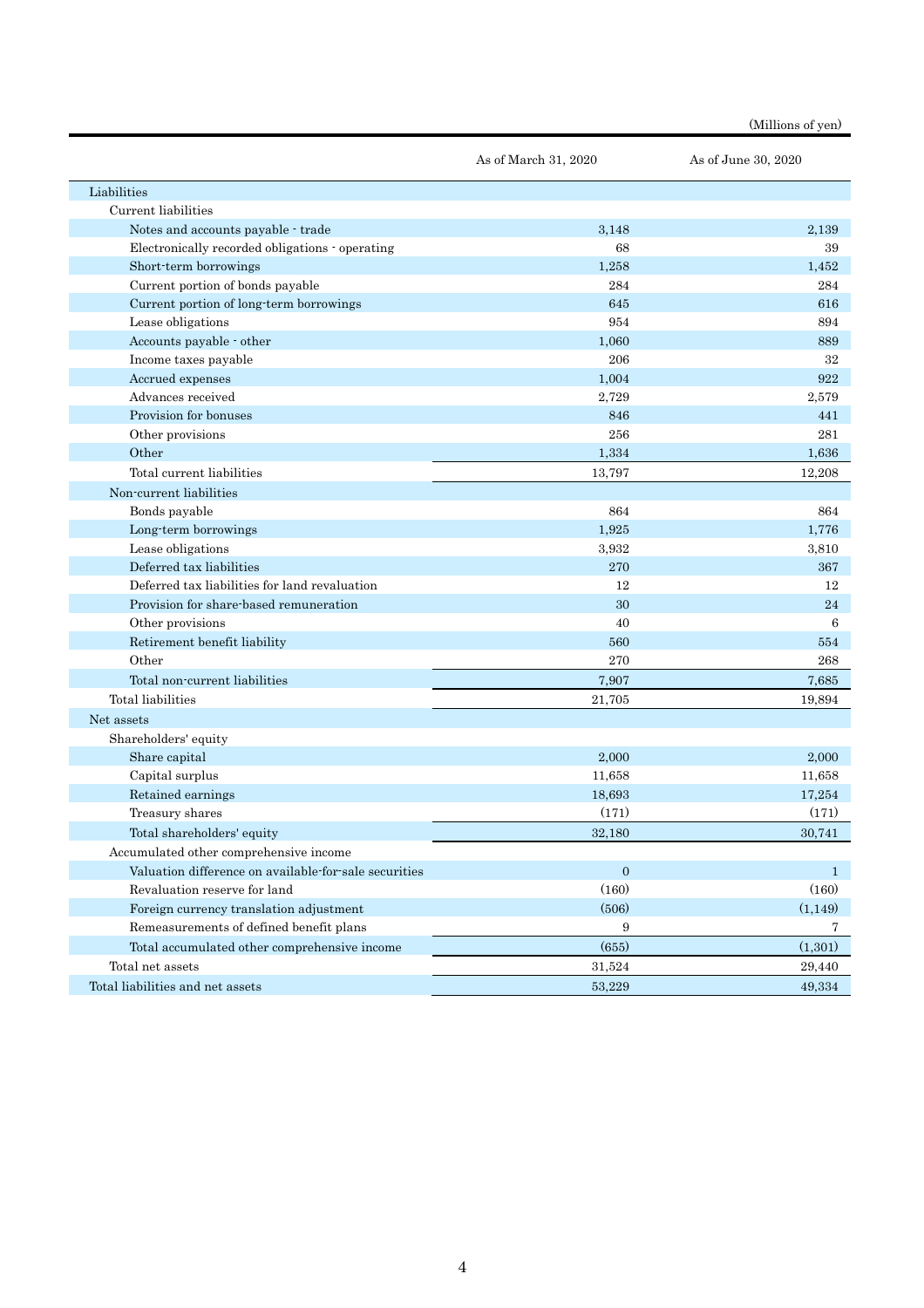## 6. Consolidated Statements of Income

| (Millions of yen) |  |
|-------------------|--|
|-------------------|--|

|                                                                  | Three months ended<br>June 30, 2019 | Three months ended<br>June 30, 2020 |
|------------------------------------------------------------------|-------------------------------------|-------------------------------------|
| Net sales                                                        | 10.920                              | 8.560                               |
| Cost of sales                                                    | 8,783                               | 7,604                               |
| Gross profit                                                     | 2,137                               | 955                                 |
| Selling, general and administrative expenses                     | 2,211                               | 2,094                               |
| Operating loss                                                   | (73)                                | (1,138)                             |
| Non-operating income                                             |                                     |                                     |
| Interest income                                                  | 9                                   | 3                                   |
| Share of profit of entities accounted for using equity<br>method | $\mathbf{1}$                        |                                     |
| Foreign exchange gains                                           | 33                                  |                                     |
| Reversal of allowance for doubtful accounts                      | $\overline{2}$                      | $\overline{2}$                      |
| Subsidy income                                                   |                                     | 44                                  |
| Other                                                            | 18                                  | 6                                   |
| Total non-operating income                                       | 65                                  | 58                                  |
| Non-operating expenses                                           |                                     |                                     |
| Interest expenses                                                | 48                                  | 54                                  |
| Amortization of bond issuance costs                              | 3                                   | 3                                   |
| Foreign exchange losses                                          |                                     | 60                                  |
| Commission expenses                                              | $\overline{7}$                      | 53                                  |
| Share of loss of entities accounted for using equity<br>method   |                                     | $\mathbf{0}$                        |
| Other                                                            | $\overline{7}$                      | $\overline{0}$                      |
| Total non-operating expenses                                     | 65                                  | 172                                 |
| Ordinary loss                                                    | (73)                                | (1,252)                             |
| Extraordinary income                                             |                                     |                                     |
| Gain on sales of non-current assets                              | $\mathbf{1}$                        | $\boldsymbol{0}$                    |
| Gain on liquidation of subsidiaries and associates               |                                     | 13                                  |
| Total extraordinary income                                       | $\mathbf{1}$                        | 13                                  |
| Extraordinary losses                                             |                                     |                                     |
| Loss on sales and retirement of non-current assets               | 5                                   | 3                                   |
| Share exchange - related expenses                                |                                     | 119                                 |
| Total extraordinary losses                                       | 5                                   | 122                                 |
| Loss before income taxes                                         | (77)                                | (1, 362)                            |
| Income taxes - current                                           | 67                                  | 21                                  |
| Income taxes - deferred                                          | 187                                 | 54                                  |
| Total income taxes                                               | 255                                 | 76                                  |
| Loss                                                             | (333)                               | (1,438)                             |
| Loss attributable to owners of parent                            | (333)                               | (1,438)                             |